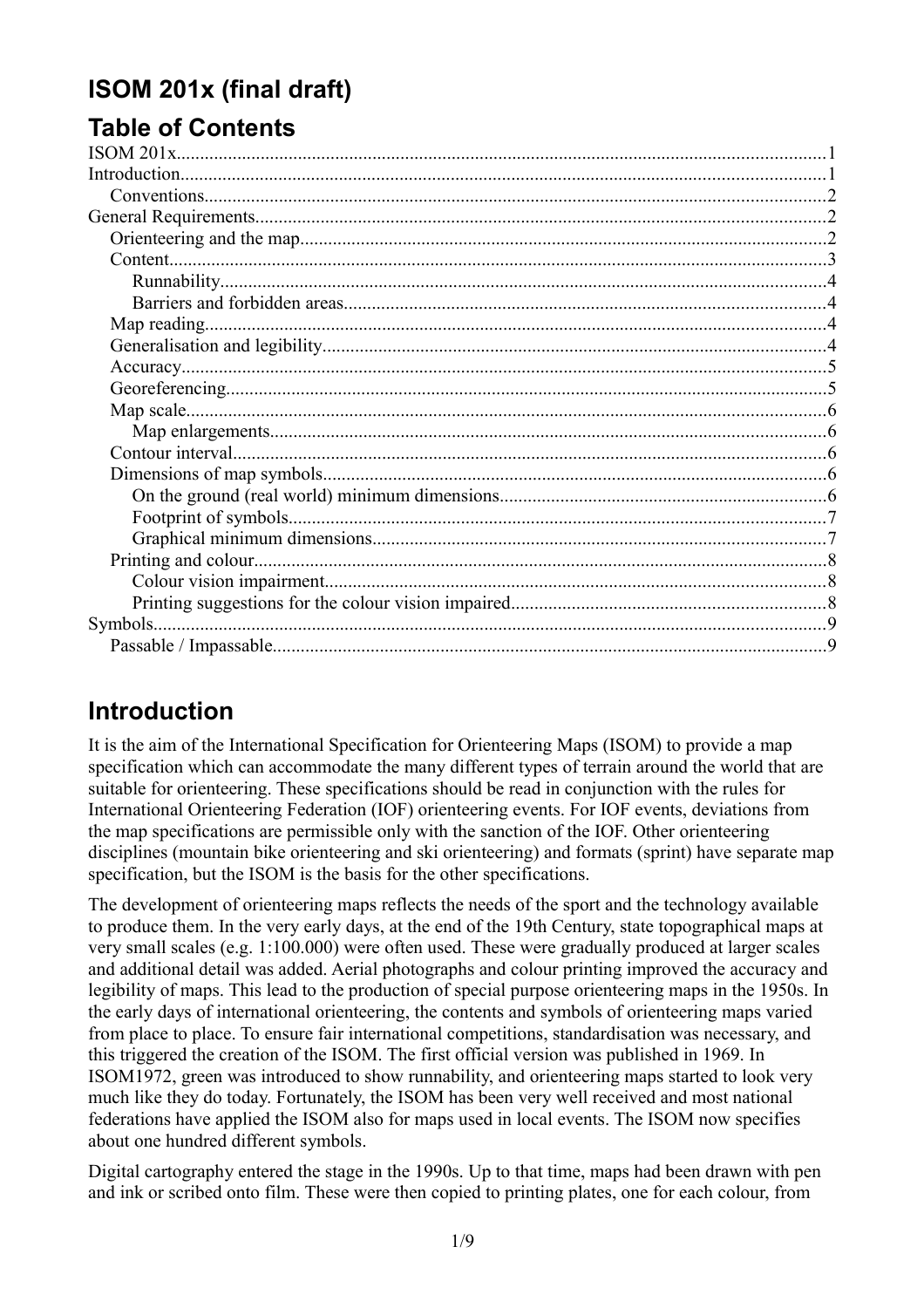which the maps were printed. Digital cartography has enabled greater precision in drawing and easier modification of maps. Unfortunately, it has also helped mappers to overload maps with too much detail.

Other technological developments have also influenced orienteering mapping. Photogrammetry and, more recently airborne laser scanning (or LiDAR - light detection and ranging) has provided better base maps. Satellite navigation systems (GNSS) can be used to provide precise locations during fieldwork. Printing technology is evolving and digital four-colour printing has provided new challenges for orienteering map printing. New types of paper (including waterproof paper) affect the printing process.

The previous ISOM version was published in 2000. Since then there have been some technological developments and there have also been some developments in the event programme. These developments have been taken into consideration when revising the ISOM. However, the basic requirements have not changed. Map legibility is still the most important aspect of an orienteering map. In the process of producing a readable map, generalisation is the keyword. This means that the mapper always must deal with selection, simplification, displacement and exaggeration.

Clever generalisation is necessary in order to ensure that maps are readable and suitable for orienteering competitions. The orienteering map is read whilst running fast through the terrain, and the perceptive capabilities of the human eye and brain have their limits.

## <span id="page-1-2"></span>*Conventions*

Several words are used to signify the requirements in this specification:

- *Must / Shall / Required* mean that the definition is an absolute requirement.
- *Must not / Shall not / May not* mean that the definition is an absolute prohibition.
- *Should / Recommended* mean that there may exist valid reasons in particular circumstances to ignore a particular item, but the full implications must be understood and carefully weighed before choosing a different course.
- *Should not / Not recommended* mean that there may exist valid reasons in particular circumstances when the particular behaviour is acceptable or even useful, but the full implications should be understood and the case carefully weighed before implementing any behaviour / action described with this label.
- *May / Optional* mean that an item is truly optional.

# <span id="page-1-1"></span>**General Requirements**

## <span id="page-1-0"></span>*Orienteering and the map*

Orienteering is a sport in which the competitor (orienteer) completes a course of legs between control points in the shortest possible time, by navigating aided only by map and compass. As in all forms of sport, it is necessary to ensure that the conditions of competition are the same for all competitors.

From the competitor's point of view, a legible and accurate map is necessary for a qualified choice of route and it enables them to navigate along the route chosen to suit their navigational skills and physical abilities. However, skill in route choice and map reading loses all meaning if the map is not a good representation of the ground - if it is of poor legibility, inaccurate or out-of-date. In the ideal case no competitor should gain an advantage or suffer a disadvantage because of faults on the map. For an international event the map must be up-to-date in all parts which could affect the end result of the competition. If it is not up-to-date it must be improved.

The steepness, elevation and shape of the landforms is essential information and is shown using contours. Identifying anything which impedes progress is crucial to the orienteer: cliffs, water,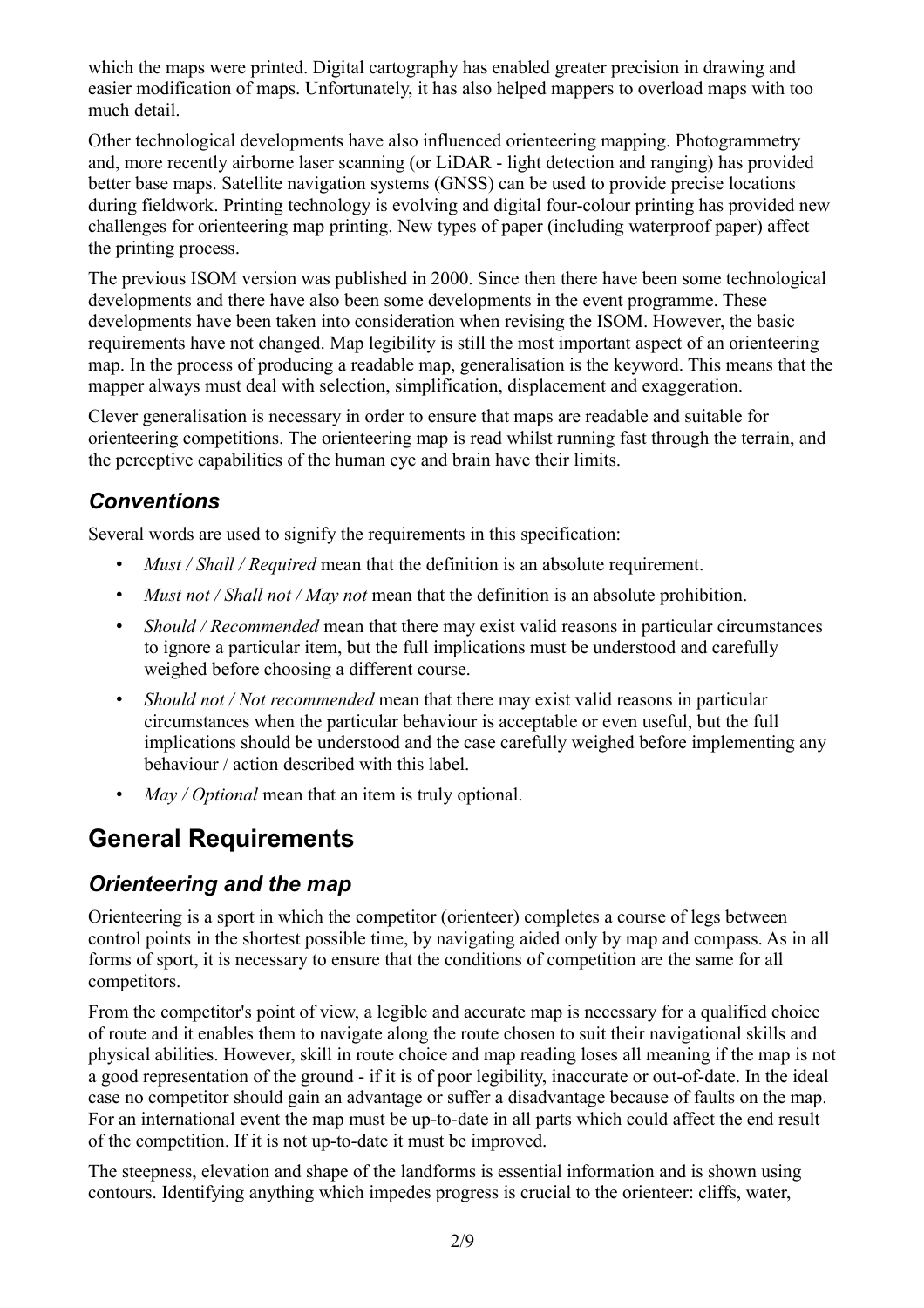dense vegetation. The path and track network shows where the going and navigation is easiest. A detailed classification of the degrees of hindrance or good going helps the competitor to make the right decisions.

The aim of the course planner is a course where the deciding factor in the results will be navigational skill. This can be achieved only if the map is clear and legible under competition conditions and sufficiently accurate, complete and reliable. Controls are important building blocks of a course. Choice of sites, placing of the markers, checking their positions, and locating controls in competition, all put definite demands on the map. The better the map the course planner has, the greater the chance he has of setting good, fair courses, whether for the elite orienteer or for the novice.

For the mapper, the task is knowing which features to map and how to represent them. A continuing involvement in the sport is important for a basic understanding of the requirements for the orienteering map: its content, the need for accuracy, the level of detail and above all the need for legibility.

#### <span id="page-2-1"></span>*Content*

An orienteering map is a topographic map of a convenient size. It shall serve navigation through the terrain by representing a selection of prominent features and it shall serve route choice by showing variations in runnability (impact on speed) and visibility. The map shall contain sufficient information for the competing orienteer while at the same time being legible at running speed and under varying weather and light conditions. This is accomplished by using a carefully designed set of symbols and colours and by emphasising generalisation.

Consistent use of colour is important to ease map reading: Blue is used for features that have to do with water; Yellow is used for open areas; Green is used for vegetation features; Brown is used for landforms; Purple is used for course information; Black and grey are used for everything else, including rock and cliffs, paths and roads, and most man-made objects.

The map shall only contain features which are obvious on the ground to a competitor at speed. It should show things which could influence map reading or route choice: landforms, rock features, ground surface, hindrance to progress through the vegetation (runnability), main land usage, hydrography, settlements and individual buildings, the path and track network, other lines of communication and features useful from the point of view of navigation. However, the most important thing is to maintain the clarity and legibility of the map through skilful generalisation.

The shape of the ground is the most important aspect of an orienteering map. The correct use of contours (including index contours) to show a three dimensional picture of the ground shape and height difference cannot be overemphasised.

An orienteer's speed and choice of route through the terrain is affected by many factors. Information on all of these factors must therefore be included on the map by classifying paths and tracks, by indicating whether marshes, water features, rock faces and vegetation are passable, by showing the characteristics of the ground surface and the presence of dense vegetation and open areas.

Clear boundaries between different types of ground surface and different types of vegetation provide valuable reference points for the map reader. It is important that the map shows these.

The map must contain magnetic north lines that shall be parallel to the sides of the map. It may additionally contain some place names and peripheral text to help the competitor orientate the map to north. Such text shall be orientated to north. Text within the map shall be placed to avoid obscuring important features and the style of lettering should be simple. Arrowheads may be used to show magnetic north.

## <span id="page-2-0"></span>**Runnability**

The runnability depends on the nature of the terrain (density of trees/scrub and undergrowth, i.e.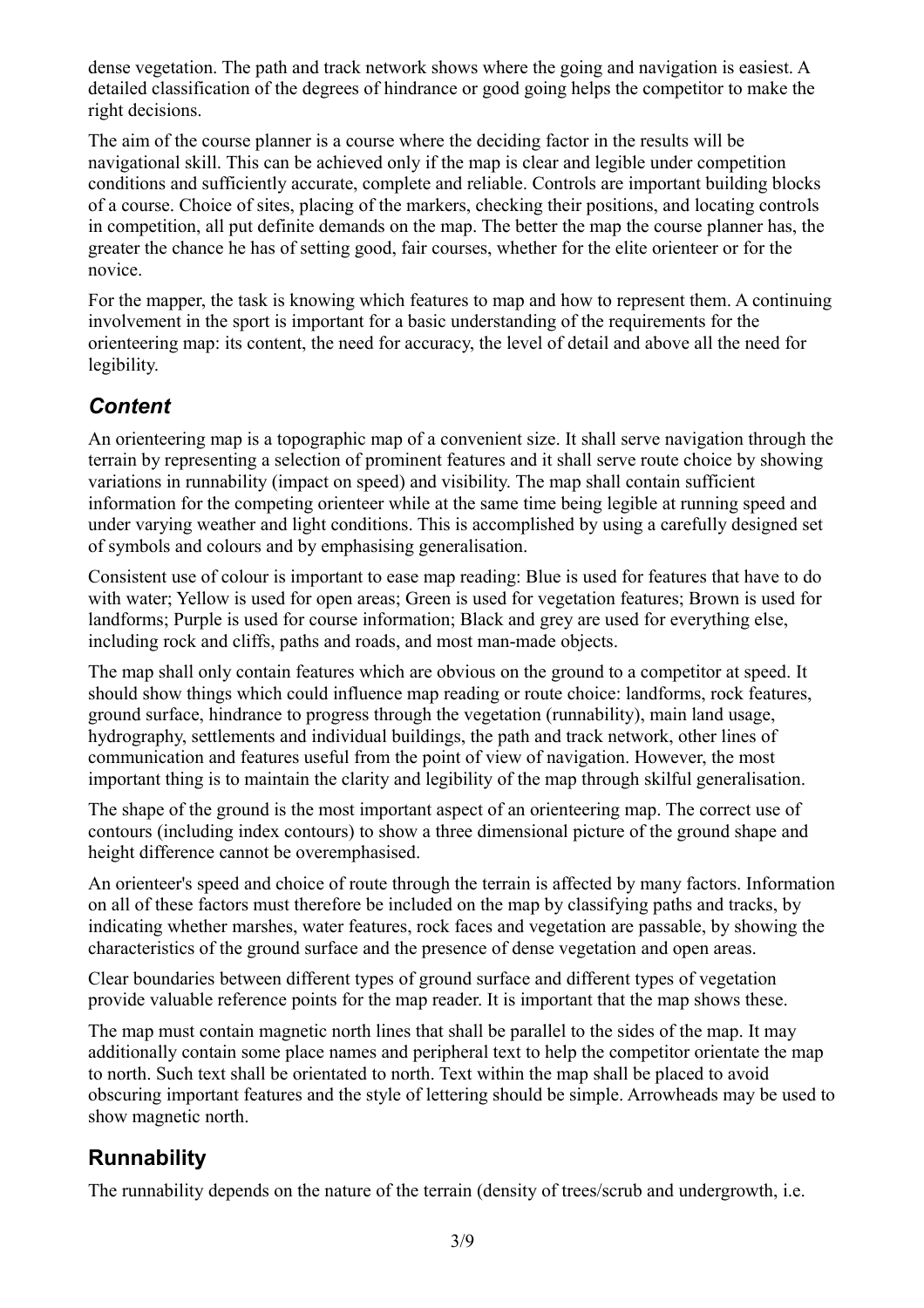bracken, brambles, nettles, as well as marshes, stony ground etc.). Runnability is divided into five categories of speed.

If speed through flat and open runnable forest is 4 min/km, the following applies:

No Percentage Description Examples Approx. speed min/km

|  |  |  |  | 1 100-120% Easy running lawns, paved areas, paths | faster than 4:00 min/km |
|--|--|--|--|---------------------------------------------------|-------------------------|
|--|--|--|--|---------------------------------------------------|-------------------------|

- 2 80-100% Normal running speed rough open land, forest faster than 5:00 min/km
- 3 60-80% Slow running stony ground, undergrowth, dense vegetation 5:00-6:40 min/km

4 40-60% Difficult to run = fast walking very stony ground, undergrowth, dense vegetation 6:40-10:00 min/km

5 Up to 40% Very difficult to run = walking / fight extremely stony ground, very dense vegetation slower than 10:00 min/km

A combination of green and stony ground means that the runnability will be worse than for each of them in isolation. The steepness of the terrain may also influences runnability (the steeper the terrain, the less runnable).

#### <span id="page-3-2"></span>**Barriers and forbidden areas**

In orienteering terrain, there may be features that are forbidden to pass or effectively impassable. Such features need to be clearly identifiable on the map, and therefore need separate symbols. There are several symbols for impassable / forbidden to pass features (vegetation, water bodies / marshes, cliffs, fences walls, buildings, ...). For fairness reasons, features that are mapped using these symbols have to be forbidden to cross / pass, so that the competitors shall not have to consider taking chances when deciding their route choice.

## <span id="page-3-1"></span>*Map reading*

The cartographer must always take into consideration the special conditions for orienteering map reading. Firstly, running makes reading a map more difficult. Secondly, orienteering usually takes place in forests, and in all kinds of weather. The light in forests with dense canopies is dimmed even in the middle of the day, and there are numerous other factors that impact map reading, such as rain, dirt and damages to the map or plastic bag caused by rough handling Therefore, it is obvious that legibility is of utmost importance for orienteering maps. Minimum graphical dimensions need to be respected and unnecessary detail must be avoided.

#### <span id="page-3-0"></span>*Generalisation and legibility*

Good orienteering terrain contains a large number and a great variety of features. Those which are most essential for the competitor must be selected and presented on the orienteering map. To achieve this, in such a way that the map is legible and easy to interpret, generalisation must be employed. There are two phases of generalisation: selective generalisation and graphical generalisation.

Selective generalisation is the decision as to which detail and features should be presented on the map. Two important considerations contribute to this decision: the importance of the feature from the competitor's point of view and its influence on the legibility of the map. These two considerations will sometimes be incompatible but the demand for legibility must never be relaxed in order to present an excess of small detail and features on the map. Therefore it will be necessary at the survey stage to adopt minimum sizes for many types of detail. These minimum sizes may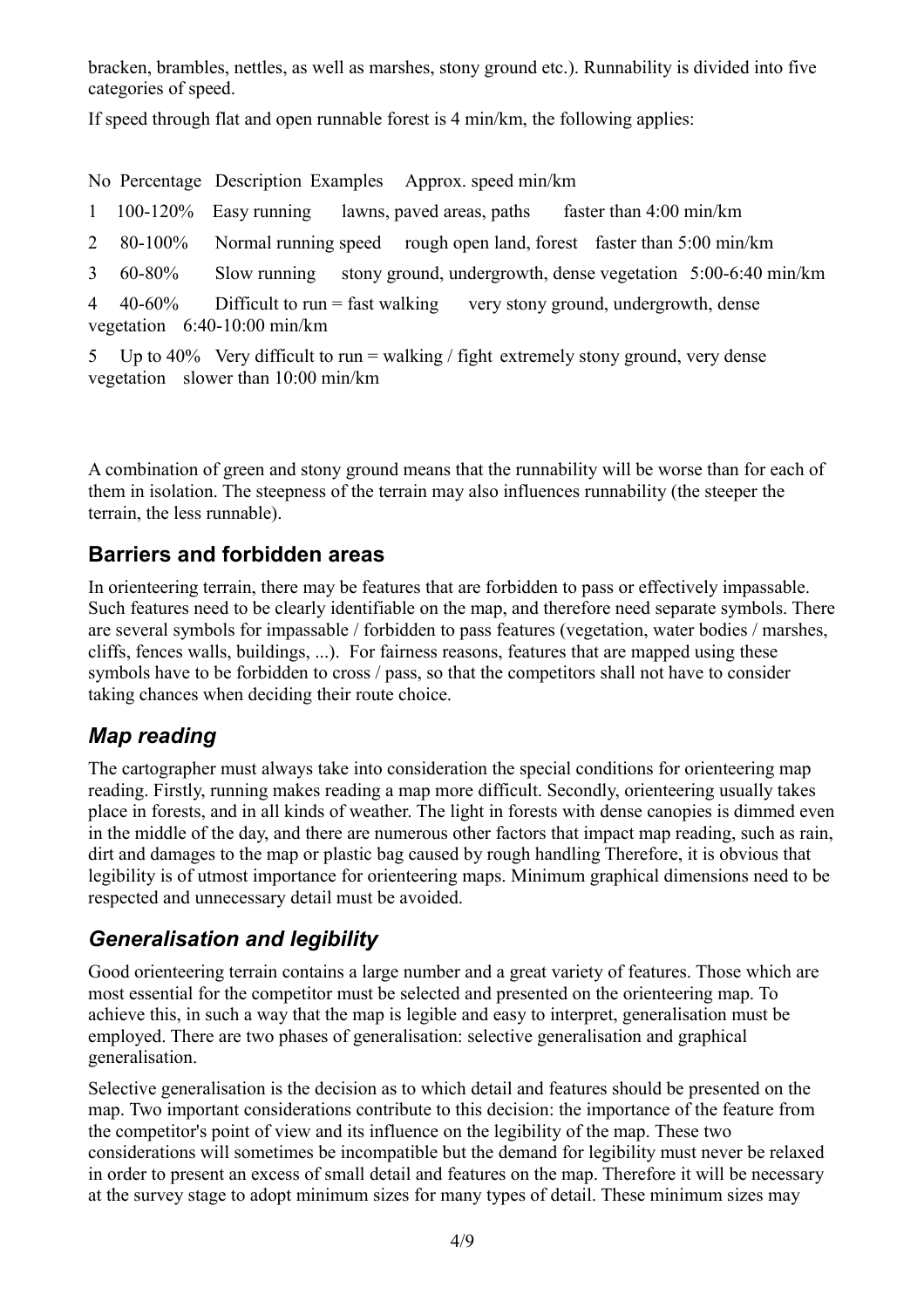vary somewhat from one map to another according to the amount of detail in question. However, consistency is one of the most important qualities of the orienteering map.

Graphical generalisation can greatly affect the clarity of the map. Simplification, displacement and exaggeration are used to this end.

Legibility requires that the size of symbols, line thicknesses and spacing between lines be based on the perception of normal sight in daylight. In devising symbols, all factors except the distance between neighbouring symbols have been considered.

The size of the smallest feature which will appear on the map depends partly on the graphic qualities of the symbol (shape, format and colour) and partly on the position of neighbouring symbols. With immediately neighbouring features which take up more space on the map than on the ground, it is essential that the correct relationships between these and other nearby features are also maintained.

For orienteering maps, the shape of the terrain is the most important thing to communicate. Dangerous features, such as high cliffs, must be easy to see on the map. Anything that is forbidden to cross or impedes progress is essential information: long cliffs, water, dense thickets. The road, path and track network is important, since it shows where the going and navigation is easiest. Most point features are less importance than line and area features.

Generalisation guidelines for orienteering maps are available in a separate document.

#### <span id="page-4-1"></span>*Accuracy*

The general rule should be that competitors shall not perceive any inaccuracy in the map. The accuracy of the map as a whole depends upon the accuracy of measurement (position, height and shape) and the accuracy of drawing. Accuracy of position on an orienteering map must be consistent with that obtained by compass and pacing. A feature must be positioned with sufficient accuracy to ensure that competitor using compass and pacing will perceive no discrepancy between map and ground. In general if the distance between neighbouring features deviates less than 5% this will satisfy accuracy requirements.

Absolute height accuracy is of little significance on an orienteering map. On the other hand, it is important that the map shows as correctly as possible the relative height difference between neighbouring features.

Accurate representation of shape is of great importance for the orienteer, because a correct, detailed and sometimes exaggerated picture of the landform is an essential precondition for map reading. However, the inclusion of a lot of small detail must not disguise the overall shapes. This means that form line usage must be limited to an absolute minimum (e.g. form lines with a shape that can be deduced from the neighbouring contours shall not appear on the map) and insignificant contour detail must be removed. Drawing accuracy is of primary importance to any map user because it is closely connected with the reliability of the final map.

Absolute accuracy is important if an orienteering map is to be used with positioning systems or together with geographical datasets from other sources. In such cases it must also be possible to transform the map to a well known geographical reference system. Readability is much more important than absolute accuracy. Relocation of map features is encouraged if it makes the map better readable.

## <span id="page-4-0"></span>*Georeferencing*

To georeference a map means to locate it in terms of map projections and/or coordinate systems. Georeferencing is useful when geographical data from different sources (e.g. orienteering map, digital elevation model, aerial photos, GNSS positions) need to be combined. It is therefore strongly recommended to produce georeferenced orienteering maps. However, before printing the map, it shall first be rotated to make the magnetic north lines parallel to the edges of the map.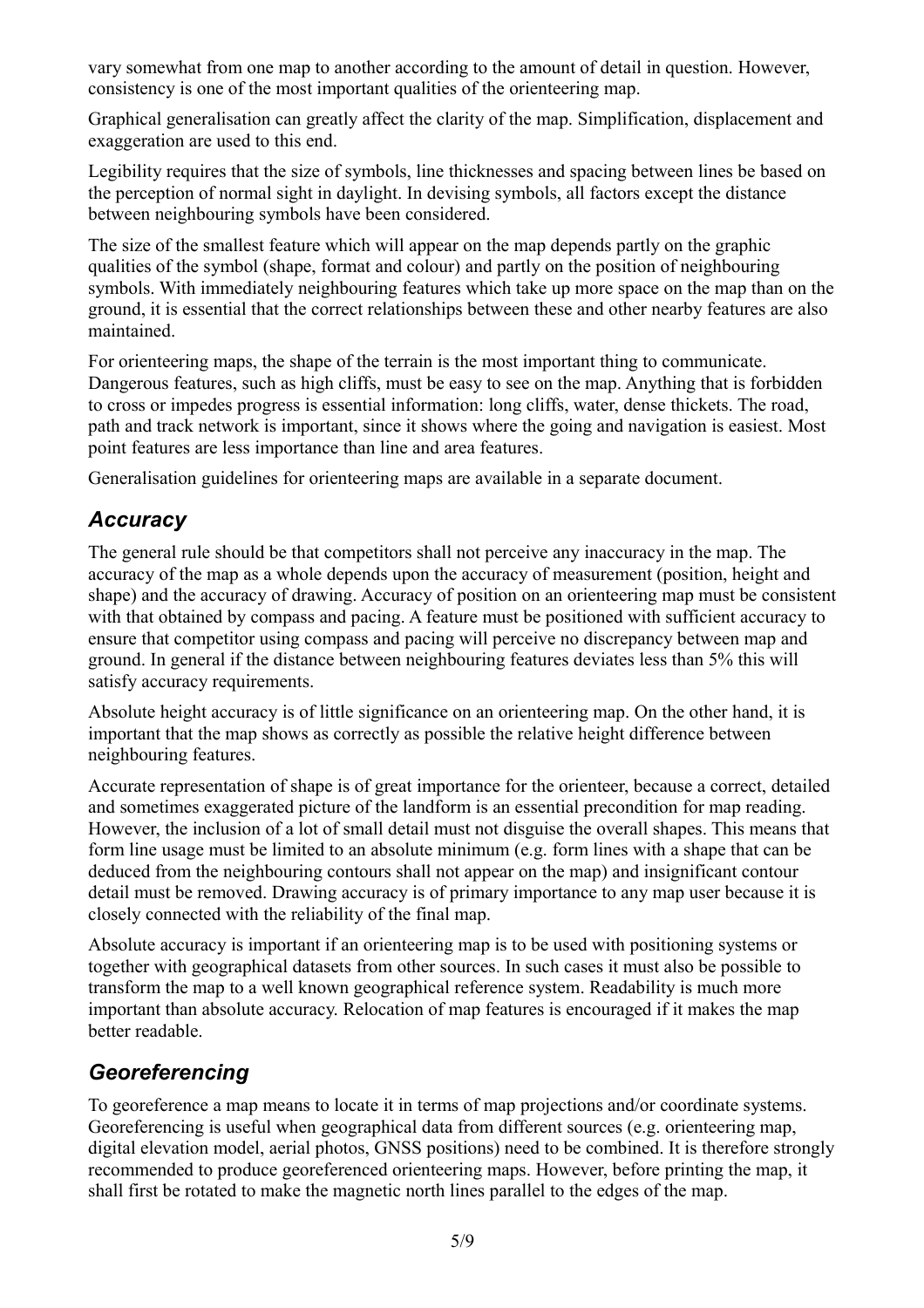## <span id="page-5-5"></span>*Map scale*

The base scale for an orienteering map is 1:15000. The scale 1:15000 is used for all long distance competitions. For shorter competitions, enlarged maps with a scale of 1:10000 may be used. For older age groups (age classes 45 and above) where reading fine lines and small symbols may cause problems due to deteriorating vision, enlarged maps are recommended for all formats. Enlargements to the scale 1:10000 is recommended for the youngest age groups (12 years and below) where the capacity of reading complex maps is not fully developed.

Generalisation shall follow the requirements for the scale 1:15000 in all cases. Terrain that cannot be legibly presented at a scale of 1:15000 is not suitable for international orienteering events, but may be suitable for international sprint orienteering events.

#### <span id="page-5-4"></span>**Map enlargements**

When a map is enlarged, all lines, symbols and screens shall be enlarged proportionally (for the map scale 1:10000 this means to 150%). This also applies to the overprint symbols.

- Large maps are difficult to handle. Maps larger than A3 should be avoided. A map should not be larger than is necessary for the orienteering competition. Large maps should be cut to fit the course (however, they should not be smaller than A5). Information about scale, contour interval and north direction shallbe available also on cut maps.
- The competition rules regulate the use of enlargements for IOF events.

## <span id="page-5-3"></span>*Contour interval*

The ability to easily assess the steepness of the terrain is vital in orienteering. It is therefore very important that the contour interval for orienteering maps is standardised.

The contour interval for orienteering maps is 5 metres. In flat terrain where the slope is less than 5% (or the contours would be more than 7 mm apart) all over the area, 2.5 metre contours may be used. It is not permissible to use different contour intervals on the same map.

The presence of a form line between contours makes the terrain appear nearly twice as steep. It is therefore very important that form lines are used sparingly. Form lines shall only be used to represent important landforms that can not be shown using contours. Instead of using form lines, contours should be shifted slightly up or down to better represent the important landforms.

## <span id="page-5-2"></span>*Dimensions of map symbols*

For line and area symbols certain minimum dimensions must be observed. These are based on both printing technology and the need for legibility. Dimensions in this specification are given at the printed scale of 1:15000.

## <span id="page-5-1"></span>**On the ground (real world) minimum dimensions**

Features that are represented on an orienteering map shall be prominent and easily identifiable by the orienteer whilst running. Minimum on the ground dimensions are provided for many of the symbols in this specification and these must be respected. Minimum dimensions do not mean that all features larger than that need to be represented on the map. For complex terrain, it will often be necessary to operate with larger minimum dimensions to achieve a legible map.

Prominent features with small terrain footprints are exaggerated on the map (for instance by using a point symbol) to make them identifiable. When a feature is exaggerated on the map, neighbouring features may need to be displaced to ensure readability and correct relative positions.

## <span id="page-5-0"></span>**Footprint of symbols**

There has to be minimum dimensions for line and area symbols on a map. These are termed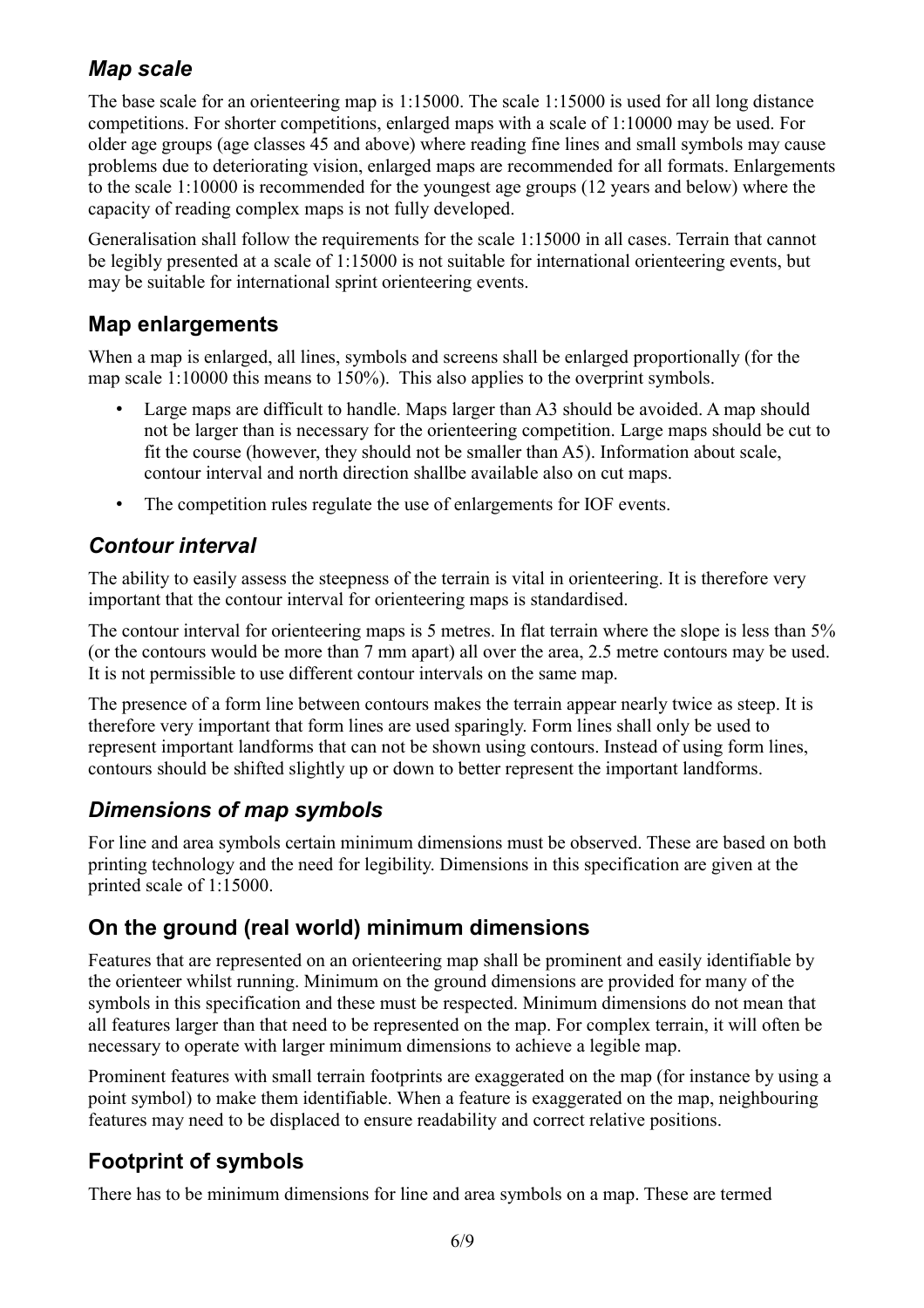graphical minimum dimensions. The footprint of a symbol is the area the symbol would cover if it was projected onto the terrain.

For a line symbol, the graphical minimum dimension concerns its length on the map. If a line is too short on the map, it ceases to look like a line, and can be mistaken for a point symbol. Also, styled line symbols must not be made so short that the symbol becomes unrecognisable. If there is room on the map and the line feature is prominent and significant, it could be mapped even if it is shorter than the footprint of the minimum size line. However, it must be exaggerated in size on the map to meet the graphical minimum length. A bent line may have to be drawn longer than the minimum length in order to make it recognisable.

For an area symbol, the graphical minimum dimension concerns the area covered by the symbol on the map. If the area is too small, it will be difficult to differentiate it from point symbols, it becomes 'noise' to the map user or the structure of the symbol will become unrecognisable. If there is room on the map and the area feature is prominent and significant it can be mapped even if it is smaller than the footprint of the minimum size area. However, it must be exaggerated to meet the minimum graphical dimensions. It is also important that area symbols are not too narrow.

#### <span id="page-6-0"></span>**Graphical minimum dimensions**

TODO: *Illustrations* and text needs to be checked and revised according to what is decided for the symbols. (minimum sizes of area symbols (widths, areas), minimum gaps between symbols, ...) Where graphical minimum dimensions are given for individual symbols, these take precendence. For other symbols the following graphical minimum dimensions apply.

The graphical minimum dimensions apply to the base scale of 1:15000. This means that for larger scale maps, the minimum dimensions will be proportionally larger (1.5 times larger for the 1:10000 map scale). For instance for a cliff, the minimum length is 0.6 mm. This means that the minimum length for a cliff in the 1:10000 map scale will be 0.9 mm.

To be able to identify the individual symbols, minimum gaps are important. The following are strong recommendations:

- Between point symbols of the same colour: 0.15 mm *(illustration: dot knolls and boulders)*
- Between line symbols of the same colour (black or brown): 0.15 mm (illustration: paths, earth walls, erosion gully, cliff)
- Between line symbols of the same colour (blue): 0.25 mm (water courses)
- Between symbols representing impassable / forbidden features: 0.3 mm (building and forbidden area, building and impassable wall, building and building, impassable cliff and impassable cliff, ...)

Minimum lengths and areas are given for many symbol. Providing minimum dimensions for areas is difficult as the shape varies. Very thin parts of areas must be exaggerated. Minimum widths for area symbols (if not specified for the symbol):

100% blue, green, yellow:: 0.25mm

#### Colour screens: 0.4 mm

All measures are for 1:15000. For larger scales the enlargement shall be proportional  $(0.6 \text{ mm})$ means 0.9 for the map scale 1:10000).

For legibility reasons, overlapping between symbols of different colours should also be avoided (except for contours, where for instance cliffs should at least partly overlap a contour or form line).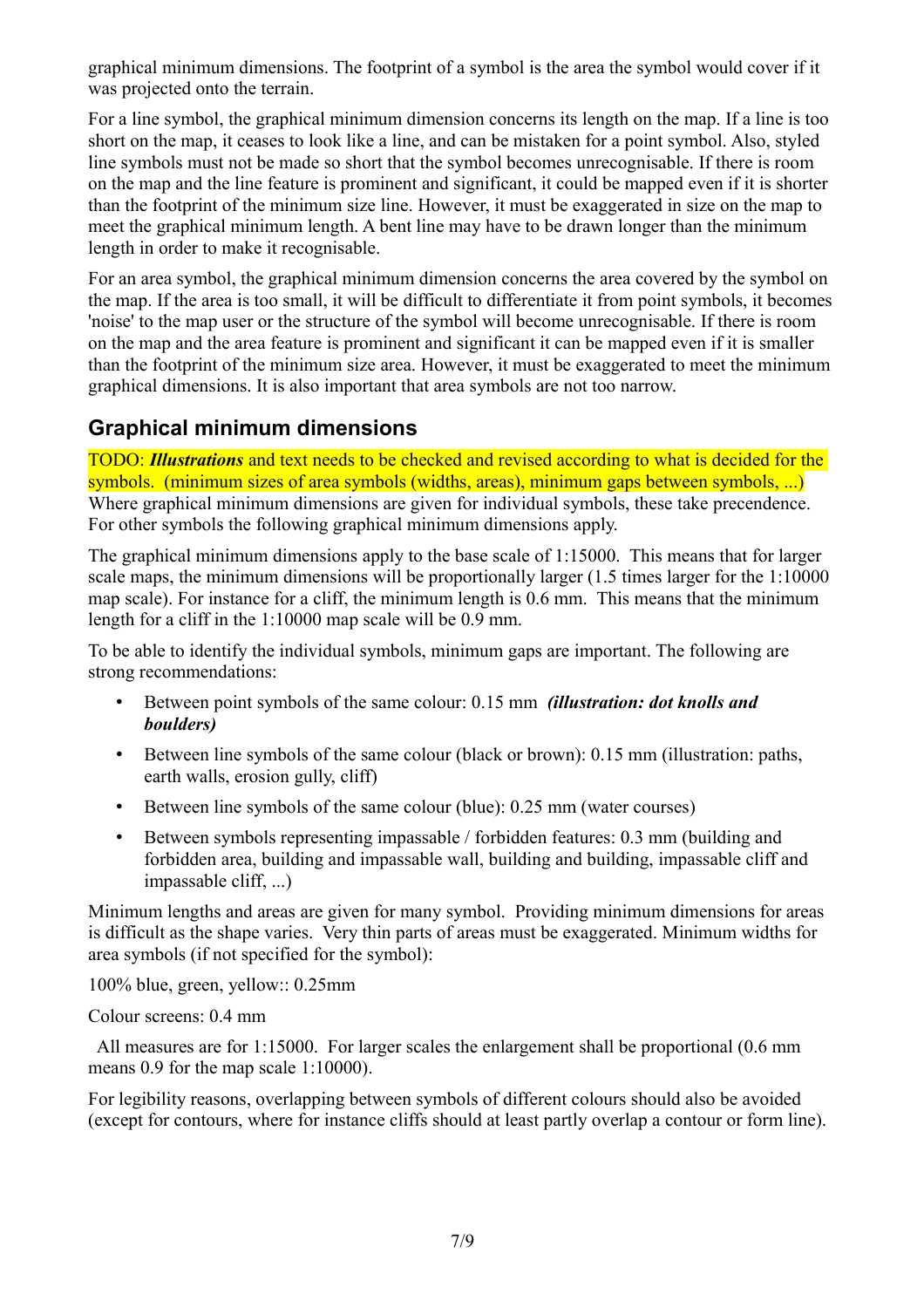## <span id="page-7-2"></span>*Printing and colour*

## <span id="page-7-1"></span>**Colour vision impairment**

Colour vision impairment is the decreased ability to perceive differences between some colours that others can distinguish. That can effect orienteering map reading. 5-8% men and 0.5% women have some kind of colour related visual disorder. Orienteers with colour impairments may confuse the following colours:

- magenta and green (control in dark green areas very hard to see)
- yellow and green (hard to distinguish between open and thick forested areas)
- brown and green (problems with brown symbols in green areas)

When choosing colours for the ISOM the above was considered. The chosen set of colours is a compromise.

Some point symbol shapes used for special features (such as the x, the circle and the triangle) are available in more than one colour. To help orienteers with colour vision impairment, only one of these should be used for colour combinations that are challenging for those with colour vision impairment.

## <span id="page-7-0"></span>**Printing suggestions for the colour vision impaired**

Use rougher dot screens or a dense, thin hatch pattern for the green screens (406, 408) to differentiate between greens and yellows.

Use a rougher dot screen or a hatch pattern for the green in the forbidden area (olive green)